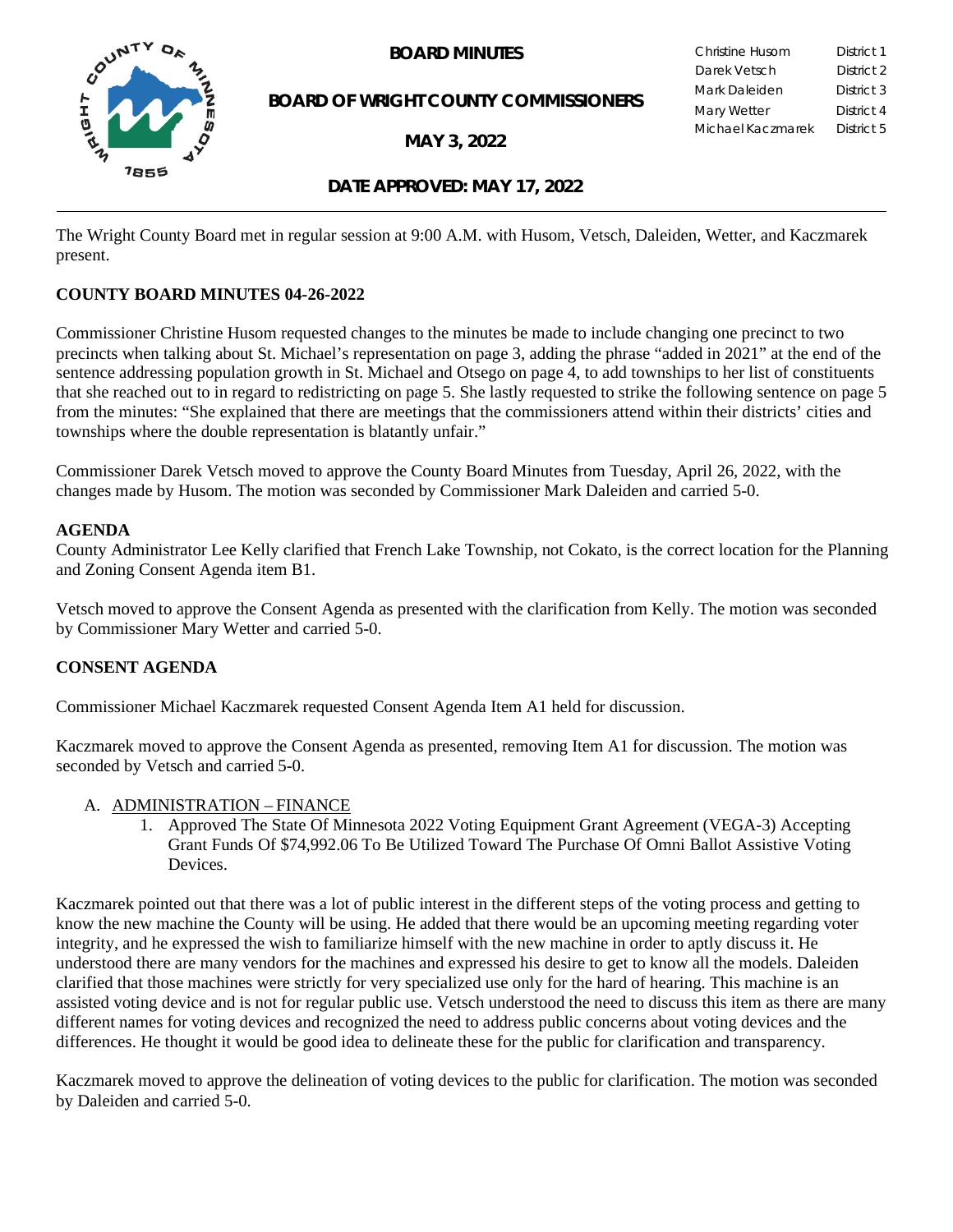- 2. Approved The Reimbursement Of The American Rescue Plan Act Funds(ARP).
- 3. Acknowledged Warrants Issued Between April 20, 2022 And April 26, 2022.
- B. PLANNING & ZONING
	- 1. Approved The Findings And Recommendations Of The Planning Commission For The Following Request To Rezone:

Kayla Barthel - (French Lake Township) Commission Unanimously Recommends Approval Of The Request To Rezone From B-1 Highway Business District To B-2 General Business District.

- C. RECORDER
	- 1. Approved The Plat:

Authorize The Recording Of "Franklin Ridge" (Franklin Township)

### **RECOMMENDATION:** *Delineation of Voting Devices for Public Clarification.*

## **TIMED AGENDA ITEMS**

## **VIRGIL HAWKINS, HIGHWAY DEPARTMENT**

Approve Agreement No. 22-52 For The County State Aid Highway (CSAH) 19 Pavement Preservation Project And The Joint Powers Water Board Of Albertville, Hanover, And St. Michael. Agreement No. 22-52 Outlines The Funding Participation, Construction, And Maintenance Responsibilities Between The Joint Powers Board And Wright County. Kaczmarek moved to approve Agreement No. 22-52 for the County State Aid Highway (CSAH) 19 Pavement Preservation Project. The motion was seconded by Daleiden and carried 5-0.

Approve Resolution And MnDOT Cooperative Construction Agreement No. 1050038. This Agreement Provides For MnDOT To Invoice The County For MnDOT Furnished Materials/Equipment For The Traffic Control Signal System That Will Be Constructed As Part Of The CSAH 19 Project This Summer Between Chestnut Avenue And Ash Street (SP 086-619-035).

Daleiden moved to approve the resolution and The Minnesota Department of Transportation (MnDOT) Cooperative Construction Agreement No. 1050038. The motion was seconded by Kaczmarek and carried 5-0.

After the vote, Daleiden asked if the project had already been put out for bid. County Highway Engineer Virgil Hawkins explained that it was not because the department was waiting on MnDOT approval.

Approve Resolution And MnDOT Agency Advance Construction Agreement No 1049873. This Agreement Provides For MnDOT To Advance To The County The \$400,000 In Federal Funds In 2022 For Construction Of The CSAH 35 Roundabout Project. The Federal HSIP Grant Funds Are Programmed In Federal Fiscal Year 2024. Daleiden moved to approve the resolution and MnDOT Agency Advance Construction Agreement No 1049873. The motion was seconded by Kaczmarek and carried 5-0.

After the vote, Wetter asked where on CSAH 35 the roundabout was going to be. Hawkins said it was by the High School. Hawkins added that The Highway Department was waiting for confirmation from MnDOT to set a letting date, but that the plan was to start building this in the summer of 2022.

Awarded Contract No. 22-08, Maple Lake Township State Park Road Account Project To Knife River Corporation Of Sauk Rapids, Minnesota.

Hawkins said the bids came in Tuesday, April 19, 2022 and that the bids came in under the estimate. Maple Lake Township requested to proceed and move forward with the project. Daleiden asked if it was near Robert Ney Memorial Park. Hawkins confirmed that was correct. Vetsch asked if it was near the entrance off CSAH 8. Hawkins thought that was correct for one of the projects, but that there were two different roads, and he would have to confirm this to be sure. Vetsch wanted to know what the tonnage would be built up to. Hawkins said it would involve paving the gravel roads that were there but was unsure of the exact tonnage.

Daleiden moved to approve the Contract No. 22-08 for Maple Lake Township. The motion was seconded by Wetter and carried 5-0.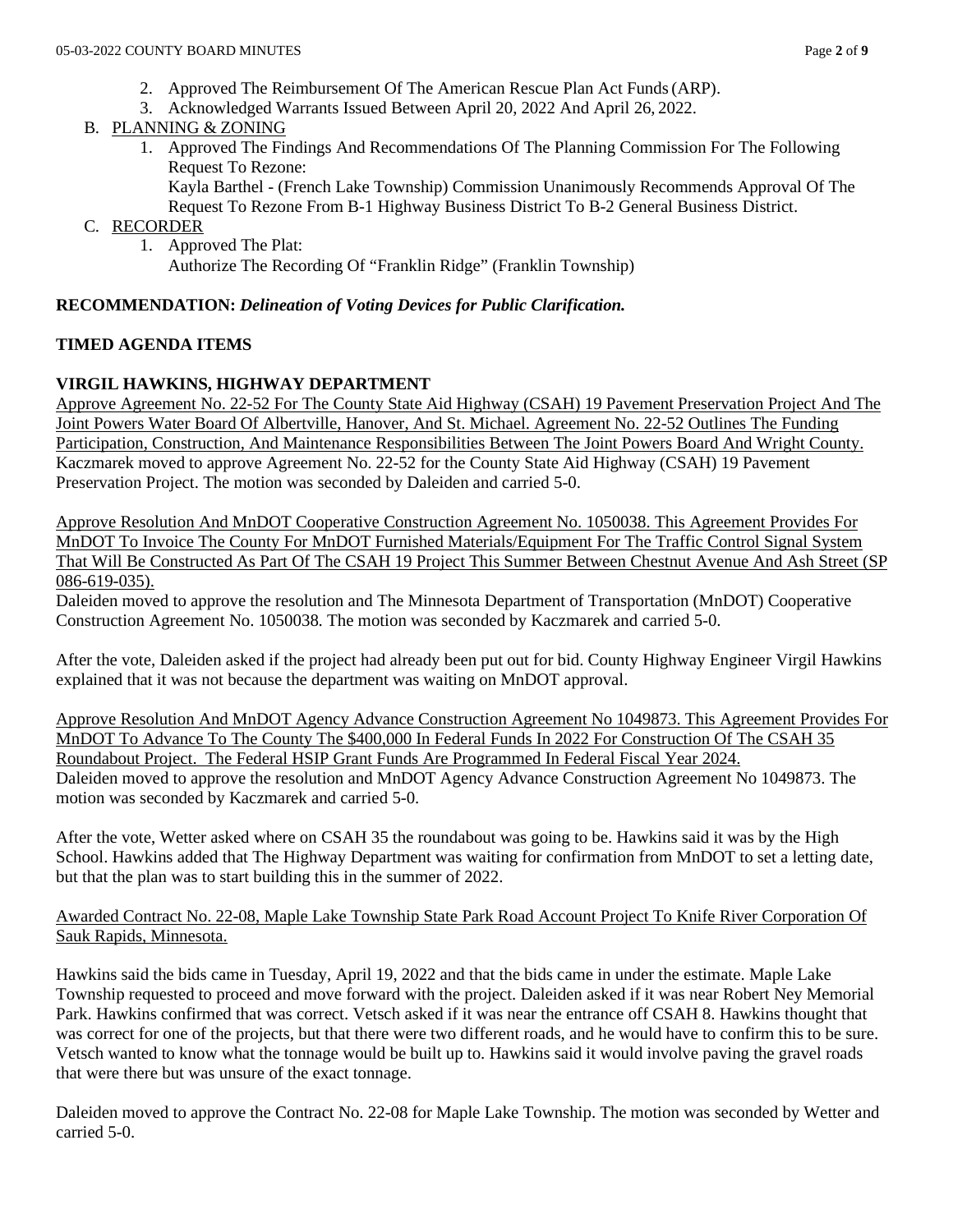### **MARC MATTICE, PARKS AND RECREATION**

## Introduction Of Ross Demant - Director Of Parks And Recreation.

Assistant County Administrator Marc Mattice introduced the new Parks and Recreation Director Ross Demant. Demant had been with the City of Otsego as Parks and Recreation Director for the past 10 years and additionally had worked in the cities of Elk River and Duluth. Demant expressed his excitement to be working for the Wright County Parks Department as he had had experience working with the County and the Parks Department in the past while at Otsego.

### Presentation And Consideration Of Adoption Of The Wright County Parks And Recreation Comprehensive System Plan.

Mattice presented the Wright County Parks and Recreation Comprehensive Master Plan. This plan for the parks, trails and programs of the County had been in the works for the previous 12 months. The project schedule started in March 2021 when the Parks Department did a review of past plans and an inventory of existing conditions. In May and June of that year, they did a gap analysis report and an assessment of needs. The Parks Department then received priority recommendations and identified staffing and funding needs. During this process the Parks Department had multiple public engagements which started at the Wright County Fair in July 2021. Public engagements included press releases, interactive mapping and conducted an online survey. The Parks Department then took that information and started developing a Master Plan. Phase 2 included an email blast, press release, release of a map, and recommendations that the Parks Department had received.

The purpose of the plan was to help guide the Parks Department in decision-making processes for the next 25 years to include public input and stakeholder input. The department's goal was to supplement the local and state parks. Mattice talked about the different Parks System Plans and which governmental agencies were involved. Wright County currently had four regionally designed parks and two regional trails. When the needs assessment was done, it took into consideration existing parks inventory and park facilities inventory, parks conditions, access to parks, demographics, National Recreation and Parks Association (NRPA) metrics, peer comparison, and public engagement. The department looked at counties of similar size for the peer comparison to include Washington, Anoka, Olmsted, Carver, Scott, and Stearns counties. This peer comparison showed that Wright County was ahead of the other counties in some acres, having had 111 acres more per staff, 42 more miles of in park trails, and 80 more campsites than peer comparisons. The area that was lacking was the regional corridors. The public engagement piece produced four pillars that included connecting people to the outdoors, acquiring land and the creation of opportunities, taking care of what the County has, and coordinating with partners optimizing civic engagement.

The planned recommendations were created for parks and facilities, regional corridor trails, acquisition, programming, staffing, and funding. Mattice wanted to exclude staffing and funding goals for the time being because of the need to be more specific in regard to goals for those items. The summary of recommendations included taking care of what the County has, creating opportunities, connecting people to the outdoors, and coordinating partners. This recommendation was a combination of staff, the Parks Commission and the civic engagement suggestions taken into consideration. The recommendation was broken down into seven different categories. Mattice explained that the recommendations for parks and facilities had a big concentration on replacement of comfort amenities. The highest priority items included getting more expertise for the County's Natural Resource environment, wayfinding improvements, and Americans with Disabilities Act (ADA) accessibility. The Regional Corridor Trails were a hot topic from the community and those should continue to be on the forefront of the Parks Department improvements. Acquisition goals called for a gap analysis to be done. The gap analysis showed a need in the Southeast part of the County to include Franklin and Rockford Townships where they were parks deficient. The existing program comparison data showed the one program staff member ran about 60 programs per year. The staff member's big recommendation was to work with the cities and schools to share resources and programs. The group that had been working on this project within the department had met twice before the County Board Meeting and were working towards that partnership. Grant opportunities were identified in the existing program and comparison data portion.

Mattice explained that the plan for implementation of the items included clarification of roles and responsibilities, creation of a project implementation checklist, the need for maintenance, project phasing, and the need for plan recommendations to be organized by phasing a project type. The appendix broke down the general capital operations and maintenance costs, parks conditions analysis, a City Resilience Profiling Tool (CRPT) Feasibility study and cost estimate for Segment B, Phase One and Phase Two of Community Engagement, identification of the Wayfinding Plan Document,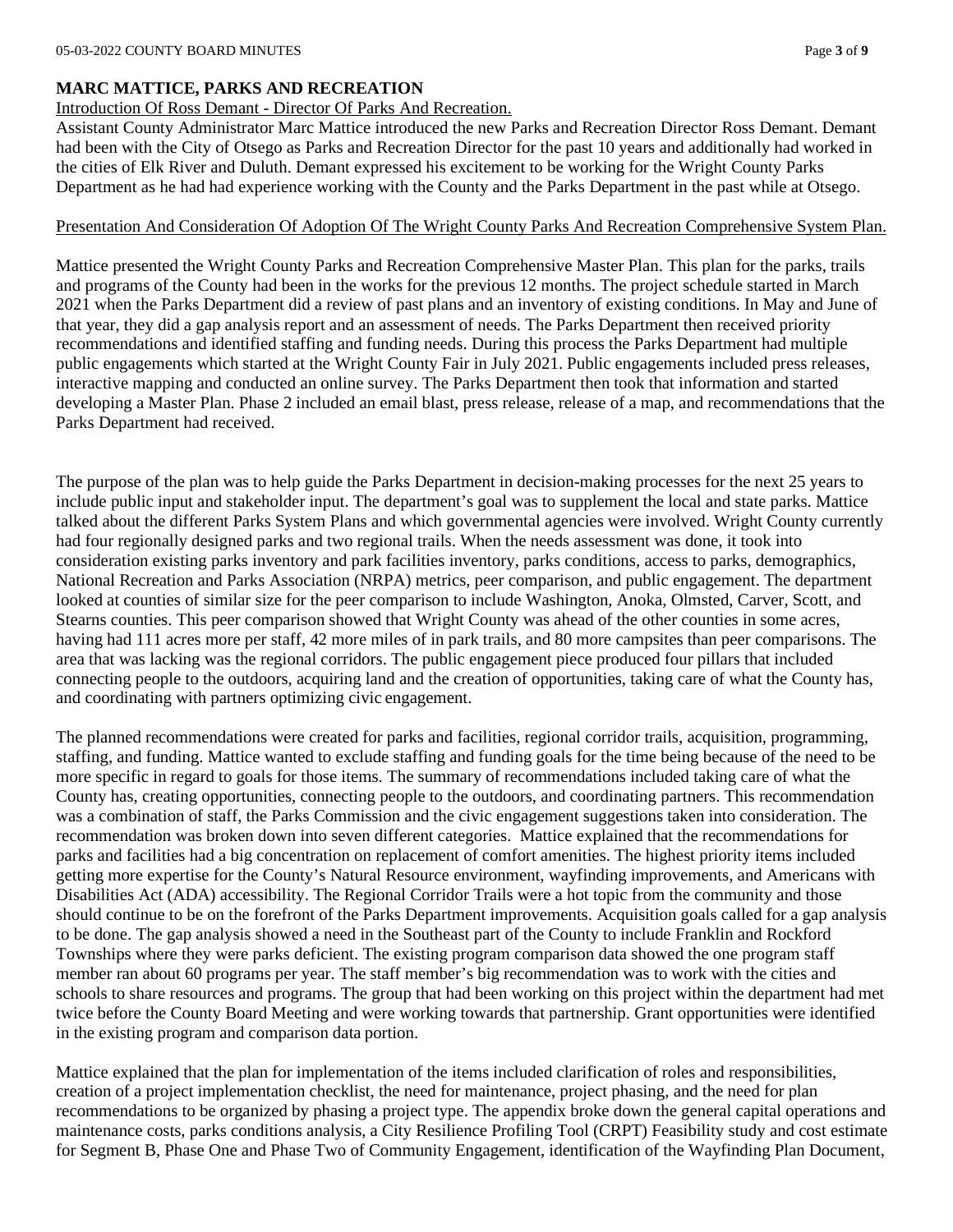and creation of a Long-Range Budget Tool on an Excel spreadsheet that will include a 20-year outlook. Mattice emphasized that the current wayfinding could be improved.

Husom appreciated the comprehensiveness of the presentation. Kaczmarek read in the surveys that the approval rating for the parks in the County was 85 percent and thought it important to note such a high approval rating. Kaczmarek asked what the Parks Department's plan for 2022 was regarding the Comprehensive System Plan that was presented. Mattice explained that the previous 5-year plan expired in December 2021 and that the plan was to move forward with the next 5 year plan. Mattice added that the department would look back at benchmarks and take into consideration what was accomplished since 2016. Kaczmarek asked if the Parks Department planned to meet with townships that lacked park funding as found in the gap analysis. Daleiden clarified that the Parks Department has met with Franklin Township and looked at some property in Rockford Township at one point as well. He did note that land was not cheap at the current time, but that the department was working with the townships to make it work for everyone involved and thepublic. Parks and Recreation Operations Manager Bradley Harrington explained that those conversations were ongoing, but that they had not specifically reached out with specific parkland dedication requests. The Parks Department had a decisionmaking process that takes into consideration needs of the department. Mattice talked about the importance of timing and patience of the process because of the current state of the housing market and current exaggerated price of land as well as the time it would take to go through the approval process, that timeframe being about six months. Daleiden informed the board that there was one new playground being built in Otsego. Mattice talked about doing a trailhead project at Stanley Eddy Memorial Park Reserve North, a paving project at the turnaround at Bertram Chain of Lakes Regional Park, a natural resource restoration at Stanley Eddy Memorial Park Reserve and improvements at Beebe Lake Regional Park with the deck and ADA improvements, and ADA improvements and lighting at Robert Ney Memorial Park for crosscountry skiing. Mattice offered to share the project details with the board. Harrington explained that with the 2022 projects plan, all of these would work seamlessly together moving forward. Kaczmarek thought it would be good for the public and the board if the Parks Department would note what projects were coming out of which suggestions. Mattice asked for adoption of the long-range plan.

Daleiden moved to approve the adoption of the Wright County Parks and Recreation Comprehensive System Plan. The motion was seconded by Wetter and carried 5-0.

### **ITEMS FOR CONSIDERATION**

#### **ADMINISTRATION**

Topics For Discussion At The County Board Workshop On Tuesday, May 10:

- A. Schedule Meetings As Needed
- B. Medical Examiner Annual Report
- C. Meeting Room Guidelines

Kelly talked about the annual report from the county's medical examiner and asked if the Board had anything it would like to add to the agenda. Daleiden requested to add preliminary discussion about gravel pits. He had been approached by some residents about gravel pit ordinances and permitting. Husom would like to add an opioid discussion. She wanted to look ahead to the settlement funds that would be coming in and take a look at percentages of Public Health, the Sheriff's Office and Central Minnesota Emergency Medical Services (EMS) Regions. Daleiden asked if she planned to have a Public Health person at the meeting and Husom confirmed that this was her intention. Husom introduced some of the details of the upcoming conversation but emphasized that adding this topic to the agenda would just be a preliminary discussion. Wetter requested to add a follow-up discussion regarding the roofs at the Fairgrounds. Wetter expressed a want to know what had been decided on this matter. Vetsch requested to have the Central Minnesota Council on Aging and Health and Human Services (HHS) to come in to talk about senior citizens services at the June of July workshop. He had several people contact him asking what services were available in the County. Husom noted that there used to be a list of services and Daleiden thought it might still have been on the HHS website.

#### **COMMITTEE MINUTES**

#### Broadband Committee Minutes (4/25/2022)

Daleiden talked about the grant application updates. The application deadline was Friday, April 22 and there were 13 applications received, two from townships, two from cities and nine from the Internet Service Providers (ISPs). The requests were for more than what was initially allocated, and Information Technology Director Matthew Fomby will be presenting what he thought would be the projects the Committee should fund. Daleiden informed the Board that the next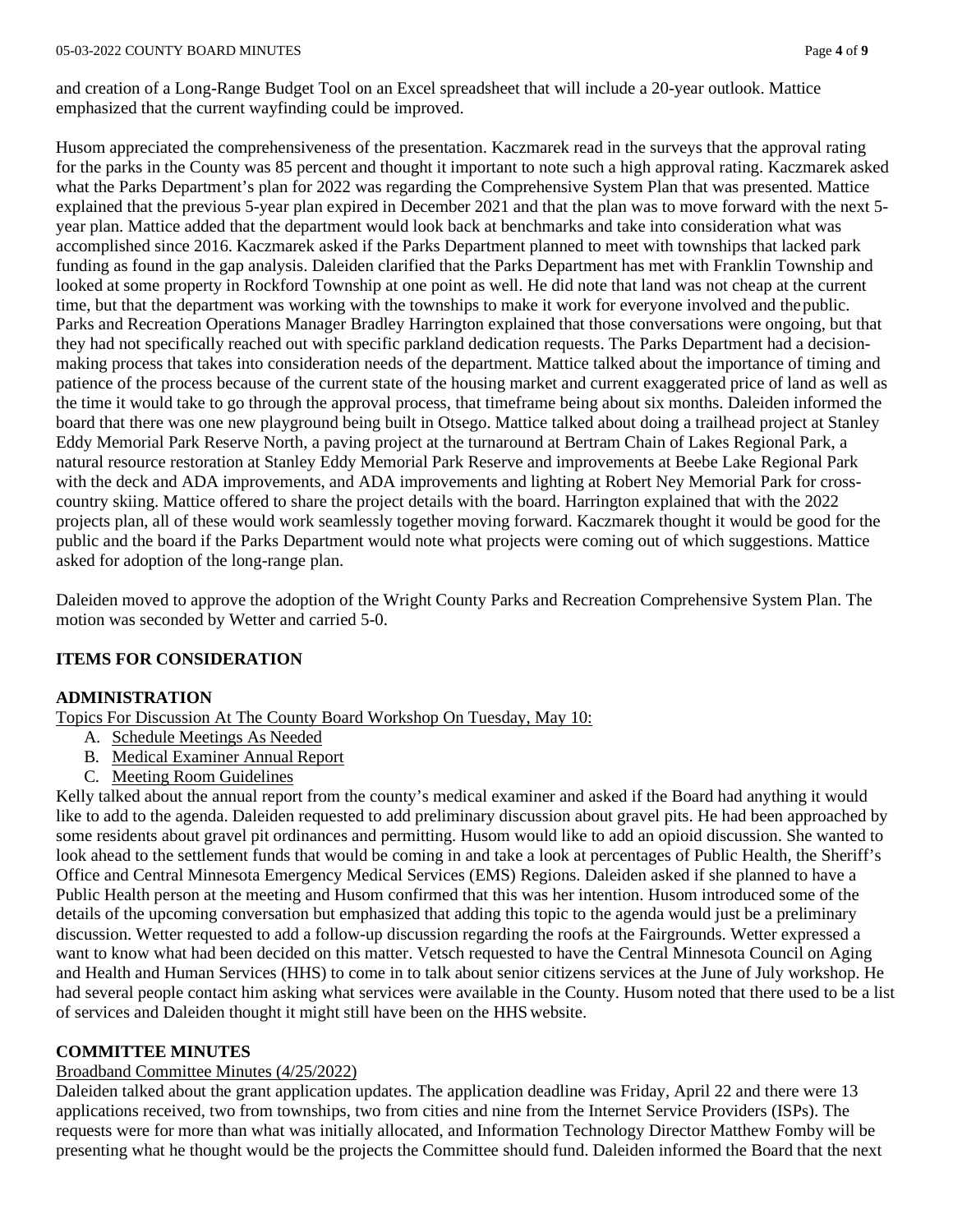meeting was scheduled for 11:00 a.m. Monday, May 9. Fiber and wireless were discussed as was the use of towers for these purposes. He let the Board know that his concern was whether the conduit would even be used if the County installed it. Hawkins had a preconstruction meeting the previous week, and the bids came in too high to recommend putting the conduit in the ground at that time. Daleiden does not want to spend the County's money if it would not be utilized.

Vetsch added that there was a lot to take into consideration when looking at these applications including funding from the municipalities and townships, contributions from the ISPs, the number of households being served, the unit cost per household, and if there is other funding that would be better sourced. He said the Committee would take all these items into consideration and have a suggestion to present to the Board in a few weeks. Vetsch added that the Committee was looking for clarification to see if it would be able to give funding to the Rural Digital Opportunity Fund (RDOF) areas.

Vetsch asked if he could move the meeting back to 11:30 a.m. on Monday, May 9. Husom added that Captain Todd Hoffman of the Sheriff's Office might be able to provide some information on the use of the towers at the old Government Center and whether they both still work.

Daleiden moved to approve the minutes and recommendations with the change to move the time of the next Broadband Committee Meeting to 11:30 a.m. Monday, May 9. The motion was seconded by Vetsch and carried 5-0.

# *I. Grant Application Update*

*County Administrator Lee Kelly started by discussing grant application details. The application deadline was Friday, April 22. The Committee received thirteen applications, two from townships, two from cities, and nine from ISPs. Monetary requests came out to be double the initial allocation, making the requests \$2.5 million. Information Technology Director Matthew Fomby presented a spreadsheet presentation to break down the statistics and who would benefit. About 2,000 residents and businesses would benefit from this program.*

*Commissioner Darek Vetsch asked if any of the townships put local funds in their own project applications. Fomby explained that it was not consistent across the board. The spreadsheet showed underserved or unserved communities, there were eight businesses included. The spreadsheet showed the cost households and businesses were asking for. There was no consideration for matching funds from counties however cost per person and ranking was included in spreadsheet. Vetsch pointed out that the Committee wanted to give more points to those who had ISP and local municipality contributions. He argued that these cities and townships should not be penalized for finding other forms of funding as this is the most effective use for the County funds. The more funding a community could get from an ISP the better. Vetsch pointed out there wa0s a different number of points given based on the funding percentage provided by an ISP. If an ISP were providing the majority and the county paying the remainder, the applicant would receive more points from the ISP perspective.*

*Communications Specialist John Holler asked if it was expected to see such a wide range in the cost per household. Fomby explained the cost-per-person range from \$400-\$7,000 was surprising, but that the funding requests had come in far under what was expected. The numbers were promising when considering the recoupment on the investment. Vetsch wondered if the cost per unit would be diluted down when considering the ISP contributions. He additionally asked whether the Rockford Township applications met the underserved criteria they had established. Holler explained that the region this township was in made it questionable. Kelly confirmed they would verify this township's qualification with Project Administrator Elizabeth Karels.*

*Assistant County Administrator Clay Wilfahrt asked if there was an analysis to see if the private sector would help resolve these issues. The communities the Committee wanted to help were the ones that were less likely to be solved be a private provider. He asked if the points system was backwards on the spreadsheet regarding who should have been approved.*

*Vetsch said Karels was going to take these metrics and compare them against the Border-to-Border grants. He reiterated the fact that applicants would receive more points if they had more funding sources. There were factors on the*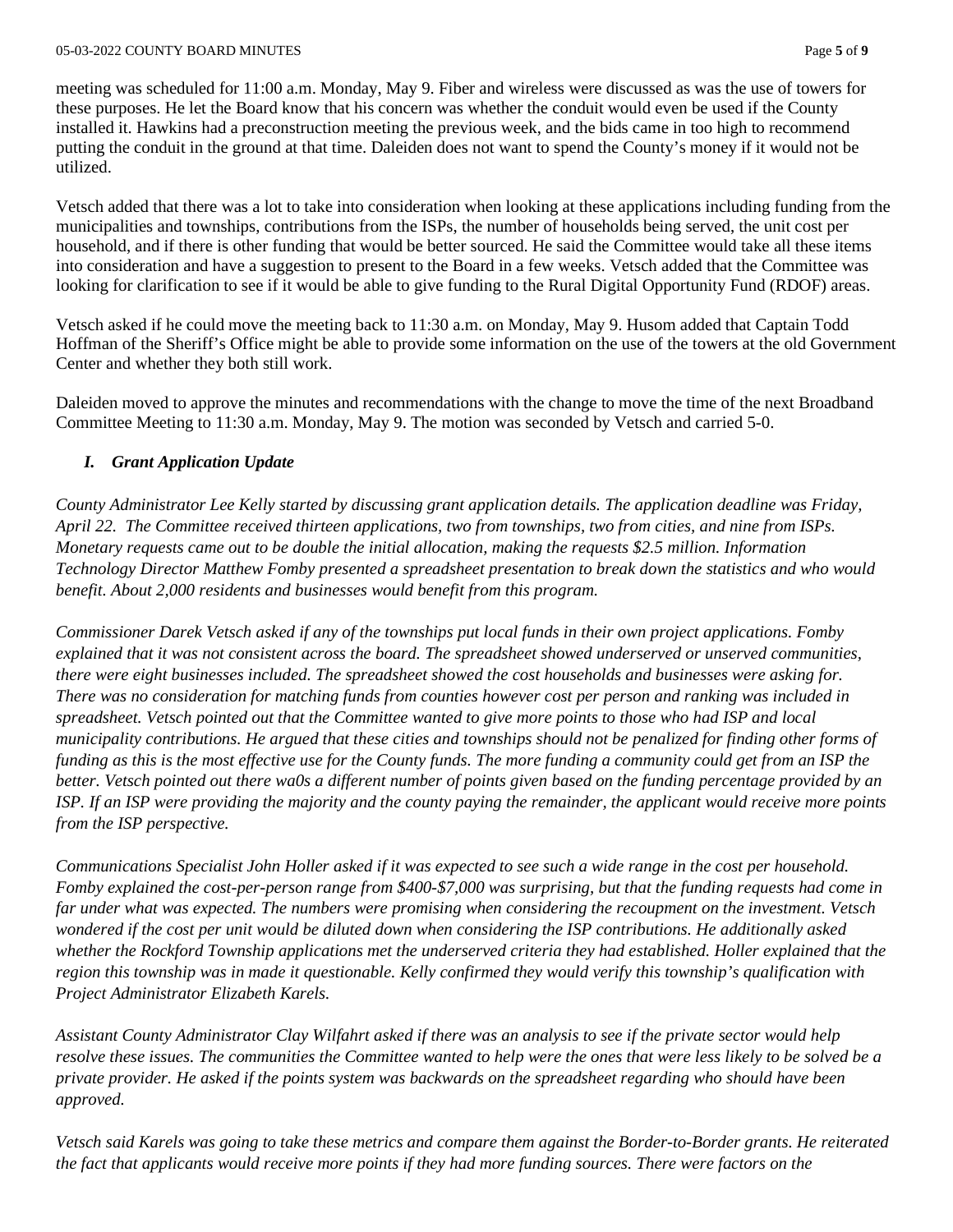*spreadsheet that had not been taken into consideration. Everyone expressed the desire to wait for the next meeting to consider the overall ranking. Wilfahrt added that Karels informed them of a scoring teams meeting taking place on Thursday, April 28. It was decided by the Committee to wait for these scoring metrics to be established before moving forward with ranking applications.*

*Holler said he would provide the results from a Design Nine study conducted in the Summer of 2021 that mapped exactly where the coverage was the worst. Information Technology Technical Services Manager Mark Kellogg wanted to know more about the City of Buffalo's application, as they have their own internet and serve themselves as an ISP. This had the potential to be very expensive if the City is asking for the majority of the funds to be provided by the County. Vetsch explained he did not know the scope of the project but just the funding applicants were asking for. The spreadsheet did not give all the information. Commissioner Mark Daleiden was curious if the businesses on the spreadsheet had provided the number of individuals they employed. If providing this service helped expand businesses, this was something the Committee should have been helping with. Vetsch agreed, especially since a lot of the area was rural. It could have been taken into consideration if it was included on the applications. Kelly also agreed that there should be follow up to find out the number of employees.*

*Fomby broke down the spreadsheet to show that the number of underserved and unserved businesses was between eight and twenty-five however the nature of the project was not included. Vetsch explained the points system regarding projected project date. 2023 projects received three points, 2024 projects received two points, 2025 projects received one point, and any projects after 2025 received no points. The main issue with this process was running into availability of funds. Holler asked for clarification on the Windstream Lakeside application and Vetsch explained it was a conglomeration of Annandale, Maple Lake and Albion Townships. Holler asked if the intention was to abandon doing grid coverage. Vetsch explained they were looking into costs and were exploring requests for information for fixed wireless and traditional fiber. All the requests they had at that time were fiber because the request for information had not gone out at that point.*

*Vetsch suggested that there be another broadband meeting in a few weeks. Kelly agreed and added that it was important to see how the scoring meeting went. Fomby said he would update the spreadsheet to include businesses, projected project year, municipal funds percentage of cost, and ISP funds percentage. He was worried that too much information had the potential to overburden the progress and put off the decision-making stage. It was agreed that once a scoring metric is completed. The Committee should meet again. With a scoring metric, it would become simple data entry and decision-making. It was noted that there may need to be some consolidation of the list. Wilfahrt asked if the goal of the scoring metric meeting was to make the metric and present the decisions to the Broadband Committee and it was confirmed by Vetsch that this was the goal. Fomby pointed out that as they reached out for ISPs, the cost consideration needed to be considered on a case-by-case basis as there could be a wide cost range. Vetsch's understanding was that the applicants already have ISP and community funds to decrease the cost request in these applications.*

*Fomby added that Karels was confirming that their data does not conflict with the Rural Digital Opportunity Fund (RDOF) areas, which might weed out some applicants. He reiterated the items he would be adding to the spreadsheet data. Vetsch agreed this is enough information. Daleiden wanted to see the number of employees per business as well. Vetsch suggested breaking this down based on a range. The range being businesses with 25 employees or more receive three points, businesses with ten to twenty-five employees receive two points, businesses with more than two employees receive one point, and a home business receives no points.*

*Holler asked whether the Rockford Township projects were the same project. Fomby had the same question in addition to the Middleville and Middleville Township/Cokato projects and the Stockholm and Stockholm/Victor Township projects. He confirmed that they need to find out who each applicant is and what their area is. Vetsch assumed they were the same but were asking for different dollar amounts based on contributions. Wilfahrt added that Karels had noted that there were two different funding areas for the same township, but he was unsure of which township she referred to. Fomby pulled up the project cost information from the applications and confirmed that the different amounts were due to ISP provisions being taken into consideration. There was a consensus regarding the need to clarify fund requests from*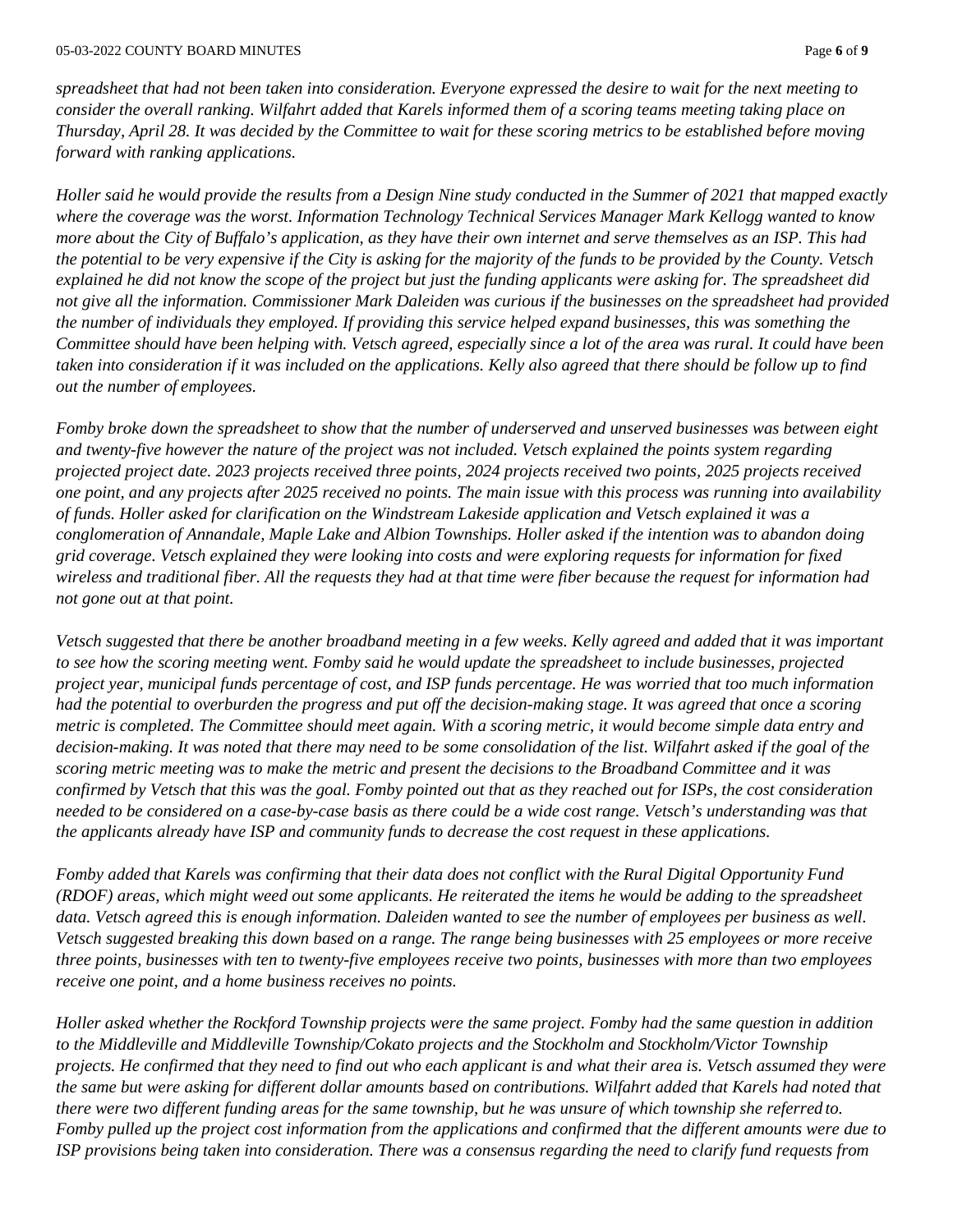*townships and cities. Holler added that there were some projects on the spreadsheet that seemed to make more sense to pay for based on the low cost to the County. Vetsch agreed with this, referencing the considerations with scoring and funds provided from ISPs. The Committee agreed that these were good considerations to consider making the most impact with funds available to disperse.*

## *RECOMMENDATION: Set the next Broadband Committee meeting for 11:30 a.m. on Monday May 9, 2022.*

# *II. Fixed Wireless RFI Review & Next Steps*

*Kelly explained that Karels drafted up Requests for Information (RFI) for fixed wireless and fiber and asked if there were any changes to be made. Vetsch confirmed it was ready to be sent out noting that he was open to hearing perspectives as there are follow up questions on the request.*

*Holler wanted to know if the towers at the old Government Center were of any value to the Committee. Vetsch said they needed to confirm with the Sheriff that they were no longer using them. The only thing the tower was still being used for*  was the bailiff's internal radio. Kelly added that the plan was that towers would not be owned by the County once the *move to the new Government Center was complete. There had been a lot of shifting around of fixed wireless options as there was a need for a tower to provide coverage. Water towers had been utilized for fixed wireless because of the difficulty in rural areas to find a structure tall enough. Often water towers are not tall enough even though there was a want to utilize them. This sparked the need to send the RFI to find out the cost of putting towers in these rural areas and to additionally see what the service area would be. Holler explained that it has been tried in the past but there was a moratorium put on the construction of towers. The reason was because farmers would sell small parcels to build these towers, but the resulting aesthetic of the landscape was very unpopular. Vetsch wanted to check with the Planning and Zoning Department to see what the structure ordinances were. Wilfahrt added that typically there would be a study done prior to construction to mitigate these issues. Vetsch noted the need to consider the fearmongering regarding fixed wireless radio waves and how to address the public reaction to this if it was decided they would go this route.*

# *RECOMMENDATION: Approve sending out the Request for Information Forms.*

#### *III. Fiber Infrastructure RFI Review & Next Steps*

*Daleiden wanted to reach out to other counties who had a fiber infrastructure and see if people were using it. Vetsch clarified that the plan was just to put conduit in and not the fiber. Daleiden understood and asked who would be responsible for the maintenance and if only one ISP would be able to utilize it. Wilfahrt shared that he had done this type of project in Big Lake and there was some success with it. He explained that when the city had a construction project it would reach out to ISPs. The ISPs would work with the construction deadline, and put fiber in. The success was working with an ISP so there is not an overlap or doubling up of work, time, or cost. These projects were still young in their institution so there was the potential that there was not a lot of utilization at that point. Scott, Carver, and Stearns counties were working on this as well at that point. Fomby pointed out that this is a long-term strategic effort which made it hard to overtly quantify.*

*Kellogg pointed out that this project was being set up with the long-term in mind. With these systems in place, this would allow the County to utilize the established systems to barter with companies for use, ultimately growing the county. Since the County was already opening the road, it should be put in to have for future use. Wilfahrt understood the desire to pull data from other counties but warned that if there had not been a ton of utilization at that point, that should not be a deterrent. Daleiden agreed and thought the County should reach out to the ISPs so it can consider putting fiber in. Holler asked County Highway Engineer Virgil Hawkins if he knew of other highway departments using a similar plan. Hawkins did know of other counties who were using this process to some degree, but echoed Formby's point about the availability of being there for future use. Daleiden asked if the County should allow the ISPs to do it on their own. Hawkins said there was a preconstruction meeting scheduled for Wednesday, April 27 that Karels would be attending. Dig First Policies would be discussed at that meeting. Vetsch asked about the cost and the next phases for this project in*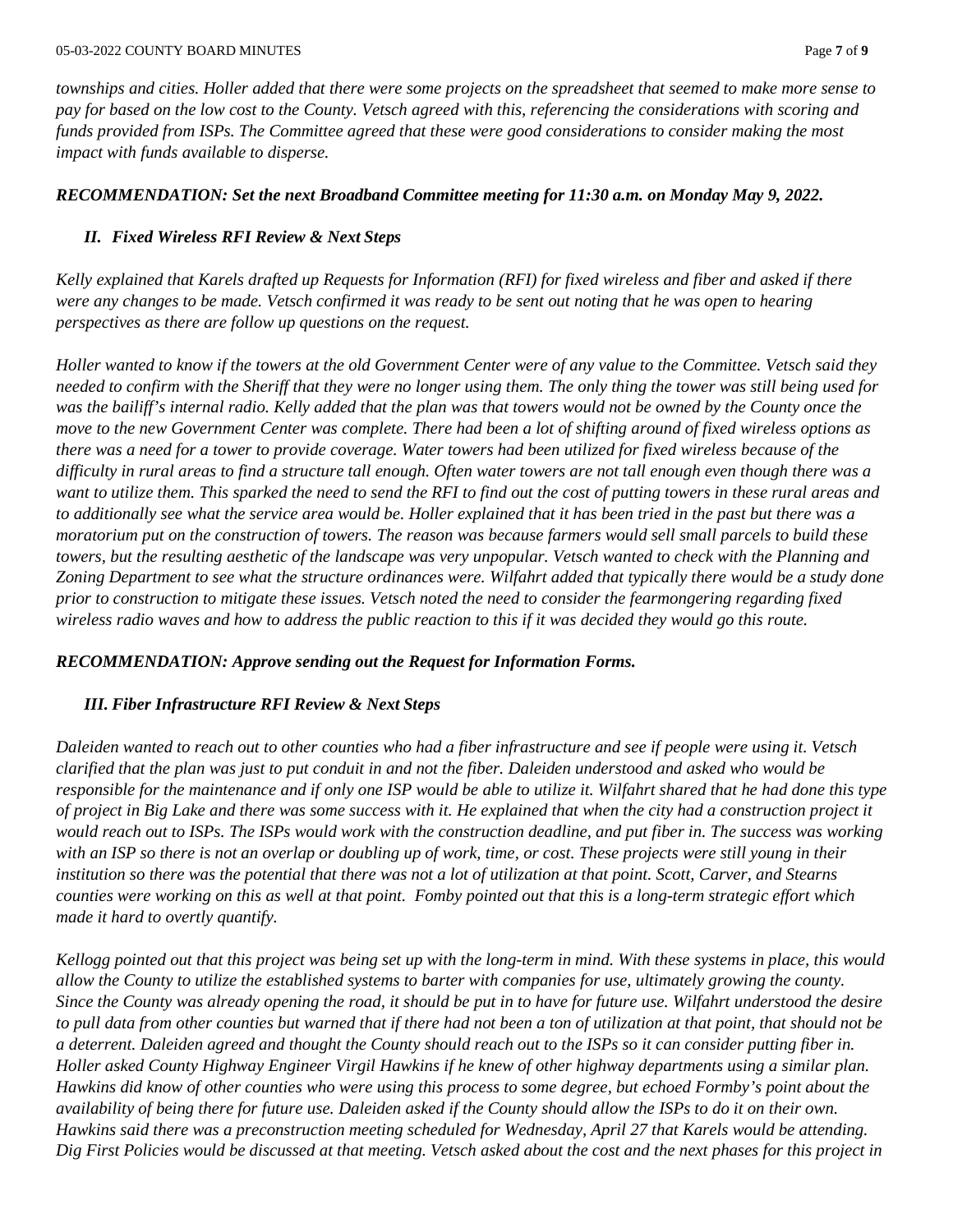*2026. Hawkins pointed out that these providers were the type of companies the County would want putting empty conduits in while construction is going on. This would be a good cost consideration because there would just be the cost of the empty conduit and the labor to do so. It was confirmed that the ISPs would be at the meeting on Wednesday, April 27. Kellogg added that there could be more than one ISP using one conduit. He discussed Hennepin County's website that was created to allow different departments within the county to see what active projects were going on. This gave departments the potential to piggyback on another project to save on cost, labor, and time. This website allowed departments to work together to cost share and minimize the impact on the public. The goal was project transparency to increase overall efficiency and it seemed successful.*

*Holler brought the group's attention to the updated spreadsheet. He pointed out that South Haven specifically is asking for such a small portion of the total project cost. Vetsch added that South Haven had put together a lot of the local shares. He wanted to stay consistent with what was told to the applicants, specifically that the more funding these communities put into their projects, the more likely they would be to receive funding from the county. Holler wanted to know if the bottom line would be affected and if they were able to help more communities considering the lower cost to the County. Vetsch explained that these communities were the ones who were able to apply for the Border-to-Border grants. The others were not likely to receive funding from those grants and that was where they should be spending county funds. He stressed the need to compare programs after the Border-to-Border grant comes out. The first round of funding should go to those communities the Committee knows would not receive the Border-to-Border grants and move forward with the ones that have the potential to receive this grant in the second round.*

*Daleiden pointed out that Rockford Township was applying for the Border-to-Border grant. Vetsch added that they may want to put this project on hold to see how the Border-to-Border grant goes. That strategy would allow them to make those communities whole who could not get this Border-to-Border grant. The Committee expected to have the grant results by the next meeting on Monday, May 9.*

*Fomby added project costs and the percentage that the ISP is carrying to the spreadsheet. He noted that some communities may be using multiple ISPs to minimize the impact on the county. However, it was showing very little municipal aid. There was further discussion about needing to clear up some unknowns on the spreadsheet and gather more data for the next meeting. Daleiden asked Hawkins to see what the ISPs thought about this project during the preconstruction meeting. If there was no interest, Daleiden thought it would be a waste of County funds to move forward. Hawkins reiterated that these empty conduits could be for future vendors, not just the current ones. Kellogg added that this could make the County more attractive to companies who would help facilitate County growth. Daleiden was hesitant to spend the money without the guarantee of use. Vetsch asked what technology is used to put electrical underground. Kelly offered that it may be direct bury cable, but no one was able to confirm this.*

#### **COMMITTEE / ADVISORY BOARD UPDATES**

Kelly informed the Board that Wright County City Administrator meetings have been restarted and it was a good opportunity to build those connections. Kelly, Mattice and Assistant County Administrator Clay Wilfahrt were in attendance. There was a lot of internal work around centralization and strategic planning from the staff.

Kaczmarek met with the Cokato Safe Schools last week and had several different conversations about custody disputes that have made their way to school properties. Law enforcement agencies, schools, judges, and attorneys were working together to mitigate this as it affected so many other people. He also met with the Wright County Fair Board regarding updates for this summer. The Bluegrass Festival lost its performers, but the Fair Board still moved about 200 more bleachers to the Fairgrounds for the Demo Derby and Tractor Pull events. Additionally, there was a lot of indoor space available for the summer events to mitigate any inclement weather so the events could still take place. The old log building at the Fairgrounds had an infestation of wasps that could pose a risk to the employees trying to take the building down.

Daleiden went to St. Michael and Otsego's Boards of Adjustment meetings. He heard the concern regarding the increase in the valuation of homes and many people did not understand that their property taxes would not go up at that same rate. He hoped that the individuals who attended the meetings were able to better understand the process and reduce the public